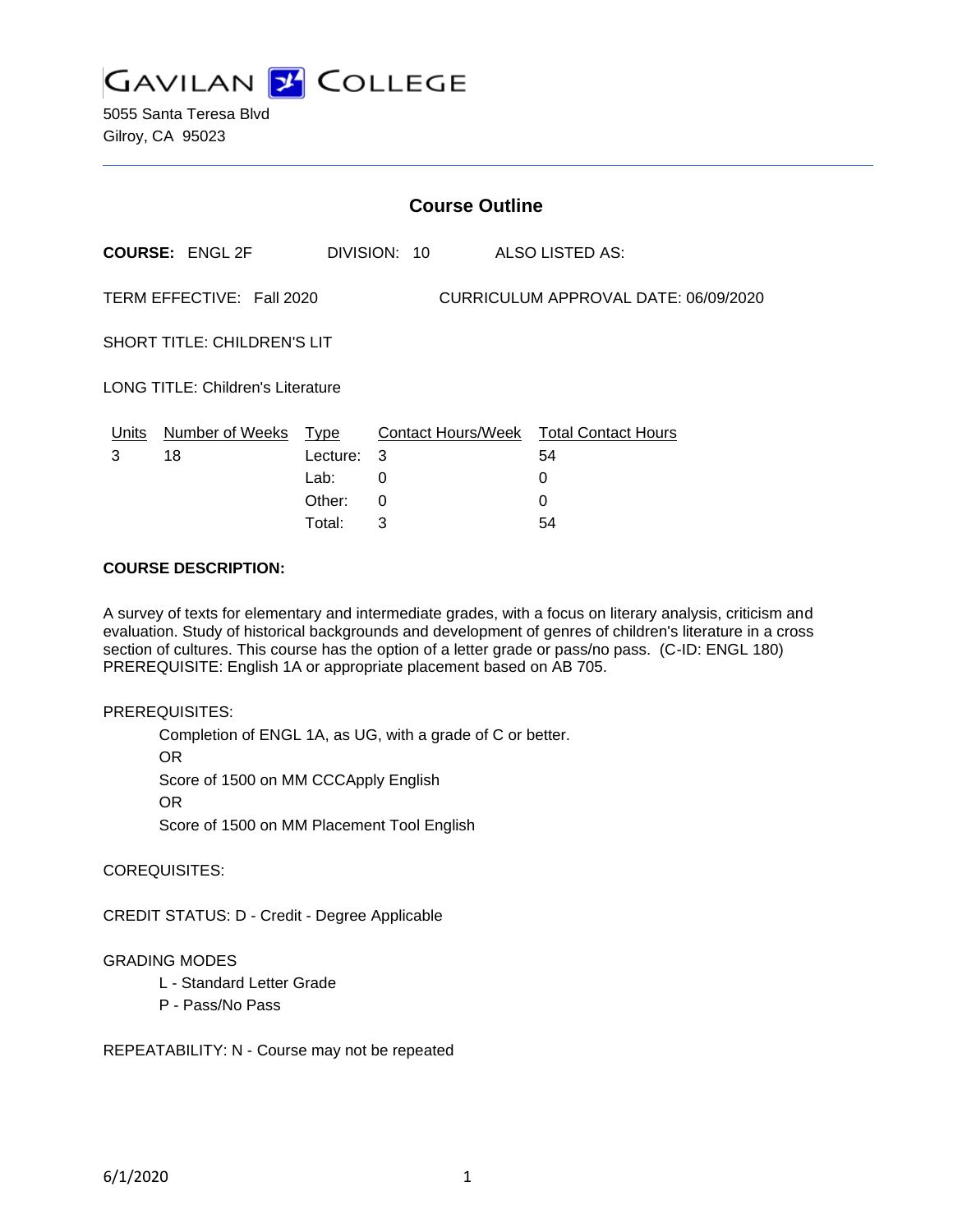SCHEDULE TYPES:

- 02 Lecture and/or discussion
- 05 Hybrid
- 71 Dist. Ed Internet Simultaneous
- 72 Dist. Ed Internet Delayed

### **STUDENT LEARNING OUTCOMES:**

By the end of this course, a student should:

1. Students will identify major authors, works, genres, and themes of children' s literature in different cultures.

2. Students will analyze and interpret themes found in the literature and intellectual movements of children's literature.

3. Students will demonstrate familiarity with the research process information competency and MLA standards.

4. Students will practice the conventions of literary analysis specific to children's literature, including recognition of various literary theories, and analysis essays featuring standard grammar and mechanics, awareness of audience, development of a thesis, and inclusion of sufficient evidence.

5. Students will analyze works of children's literature in their historical, philosophical, social, political, multicultural, and aesthetic contexts.

## **CONTENT, STUDENT PERFORMANCE OBJECTIVES, OUT-OF-CLASS ASSIGNMENTS**

Curriculum Approval Date: 06/09/2020

6 Hours

CONTENT: Course overview, explanation of assignments and organization and scope of class, class introductions, discussion of children

literature as a genre. Define "children's literature" as a genre, identify some criteria by which to evaluate and analyze children's lit. Introduce literary terminology. Examine the aesthetic

qualities associated with children's literature.

STUDENT PERFORMANCE OBJECTIVES (SPO): Recognize class expectations and policies, recognize classmates and interact with them, define children's

literature as a genre, recognize its place in the larger context of literature and history, define principles of literary analysis, including literary terminology and aesthetic qualities of children's

literature within diverse cultures.

OUT-OF-CLASS ASSIGNMENTS: introductory response paper or seminar, reading of class syllabi, textbook chapter on children's literature as a distinct genre, textbook

chapter or reading on principles of literary analysis.

3 Hours

CONTENT: History of Children's Literature, historical examination of cultural attitudes toward childhood and children's literature,

introduction to children's lit in cultural, historical, psychological, political, social, aesthetic, philosophical contexts. Introduction to prominent authors, themes and genres of children's

literature, classic to contemporary.

SPO: Recognize the various subgenres of children's literature, such as picture books, poetry, fiction, nonfiction, fantasy and sci-fi, fairy and folk tales, etc.,

Recognize prominent authors, genres and themes, classic to contemporary. Recognize and analyze children's literature in its historical, psychological, political, social, aesthetic, multicultural, and philosophical contexts.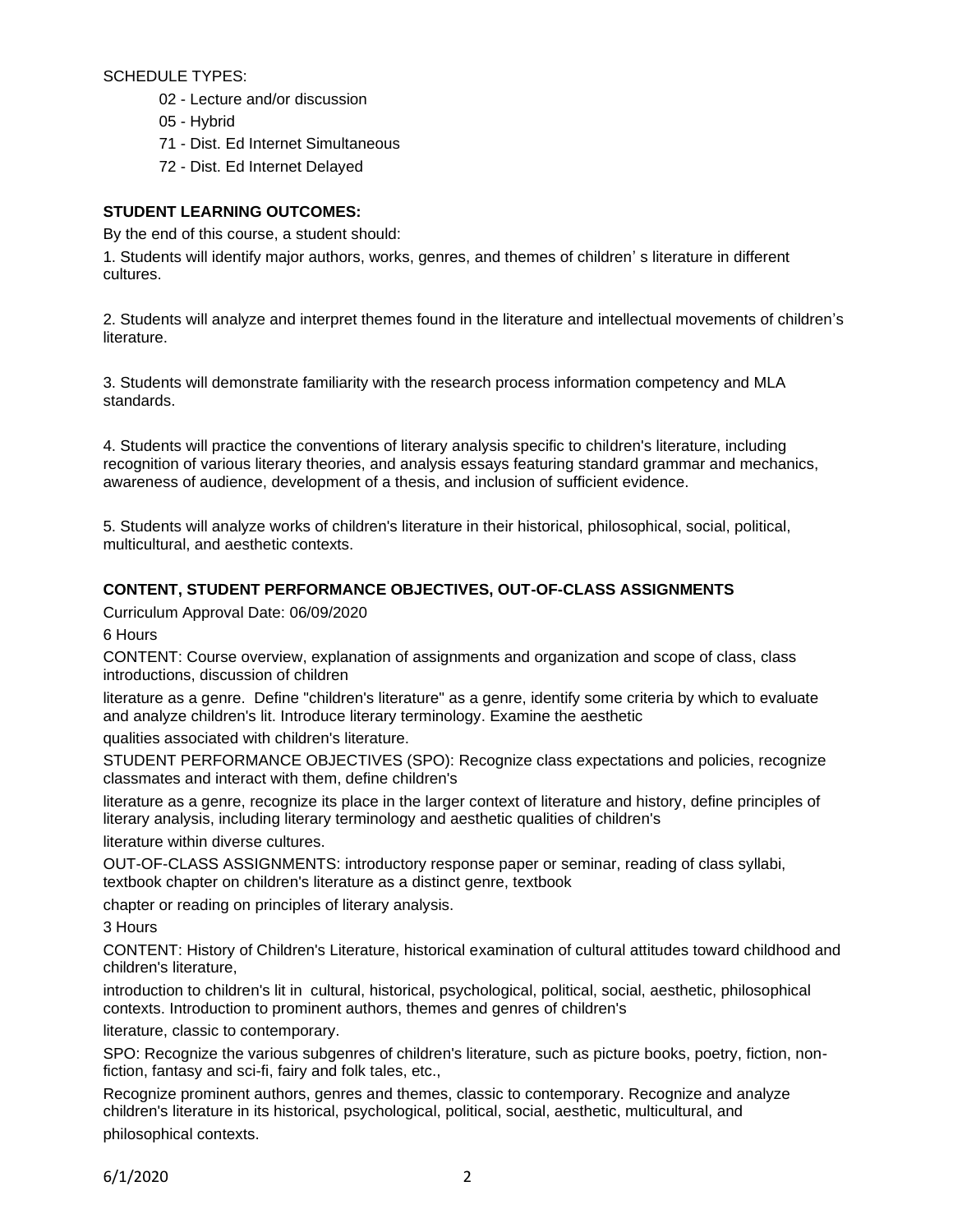OUT-OF-CLASS ASSIGNMENTS: Reading material on introduction to subgenres (survey) and on children's literature in cultural context, research assignment on a particular culture,

analysis of picture book, fairy tale, etc. based on cultural influences. Prepare contribution to seminar discussion on the material.

3 Hours

CONTENT: Introduction to literary theory and criticism and

reading and writing strategies, beginning with Formalism/New Criticism.

SPO: Demonstrate familiarity with the various theories and historical and contemporary attitudes toward literary criticism,

apply the principles of New Criticism/Formalism to a primary text, recognizing and analyzing the aesthetic qualities of the text. Apply reading and writing strategies to analysis of a primary

text.

OUT-OF-CLASS ASSIGNMENTS: Reading assignment on various literary theories, survey of current schools of thought in criticism. Apply principles of New Criticism or Formalism on a picture book or

poem by writing essay or preparing presentation of a Formalist interpretation of a picture book, analyzing the aesthetic qualities of the text,

3 Hours

CONTENT: Intro to biographical and historical

theory. Examination of how particular historical events and cultural attitudes toward age, race, education, gender and sex, skin color, ethnicity, language, class, etc. influence a particular author

and his or her work (and vice versa). Introduction to multicultural authors, texts and audiences.

SPO: Apply research techniques to gather information about an author's life. Analyze the effects of

cultural attitudes and historical events on a particular authors work, and/or the particular effects of a work of children's literature on history and culture. Recognize and analyze multicultural

authors. texts and audiences.

OUT-OF-CLASS ASSIGNMENTS: Textbook chapters or handouts on biographical and historical theory. Create a biography and bibliography of an author in MLA format. Write essay

explaining how the events and attitudes of the author's life influenced a particular text, and/or vice versa. 12 Hours

CONTENT: Introduction to sociological and cultural criticism, including

feminist criticism, Marxist theory, race theory, colonial theory, etc. Analysis of novels from different eras and cultures for political statements, overt and covert.

SPO: Compare/contrast cultural

and historical attitudes toward power and historical power struggles, analyze the effects of those events and attitudes on a particular text, on the text's original or intended audience, and on future

audiences, or audiences from other cultures.

OUT-OF-CLASS ASSIGNMENTS: Read handouts or textbook chapters on the various theories, including history and major theorists past and present. Read and

analyze 3-4 novels for political messages. Write response papers for each novel applying techniques of various sociocultural criticism schools of thought. Prepare seminar responses based on readings.

9 Hours

CONTENT: Introduction to mythological and psychoanalytic theory, major theorists, historical and cultural contexts. Analysis of texts from different eras and cultures as manifestations of an

individual or group's psychological state or concerns.

SPO: Compare/contrast cultural and historical attitudes toward psychological concerns, including attitudes toward death, religious beliefs and

practices. Analyze psychological effects of texts on intended/original readers and readers from other cultures and historical eras.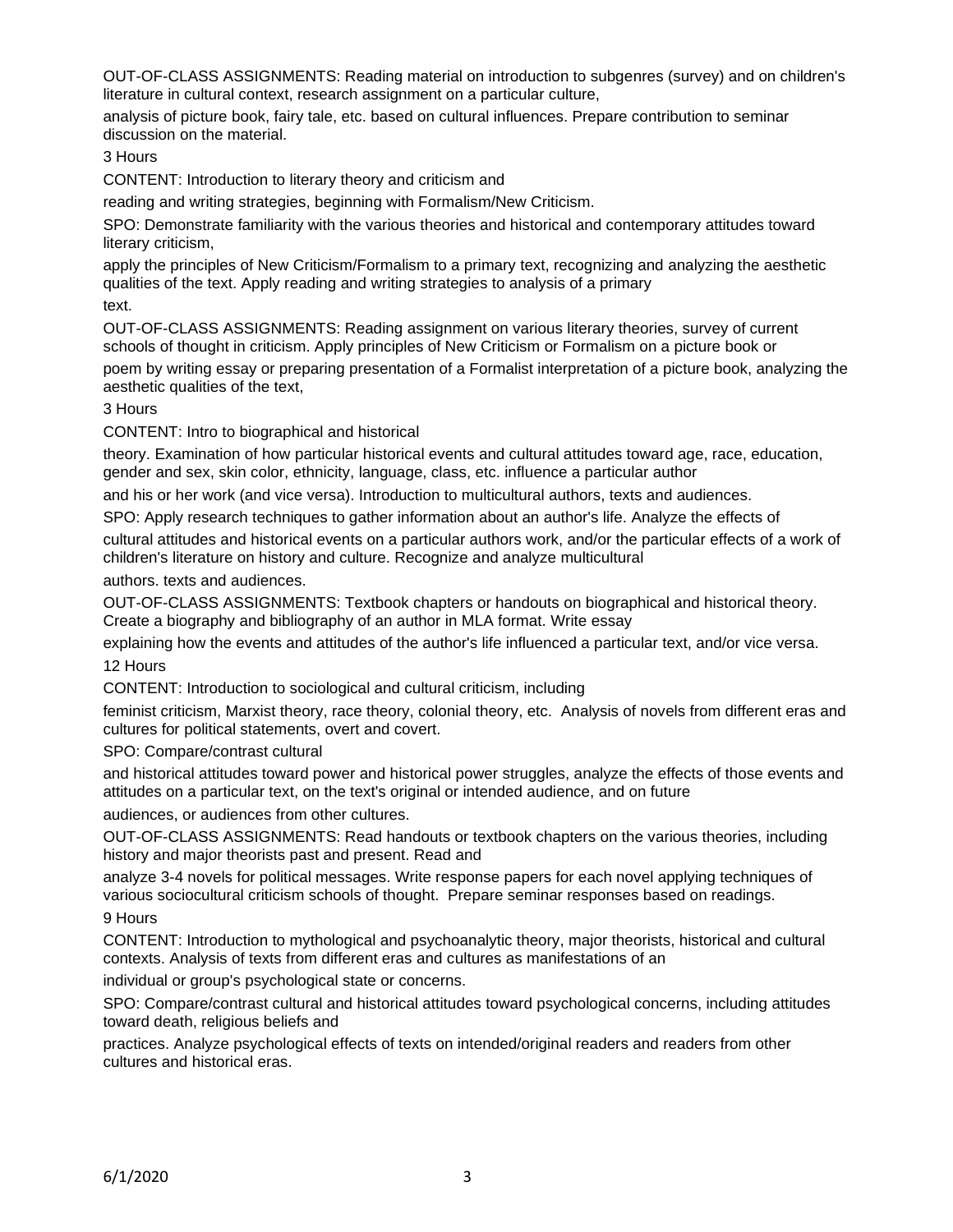OUT-OF-CLASS ASSIGNMENTS: Read handouts or textbook chapters on

various psychoanalytic approaches, including history and major theorists past and present. Read and analyze, in essay, response paper, journal and/or seminar paper, fairy tales and folk tales from around the world. Read and analyze mythological stories for children from various cultures and historical

eras. Read 2-3 novels of fantasy and/or sci-fi to explore psychological and mythological

themes. Prepare presentation on analysis of a particular fairy tale - written, verbal, multimedia, digital, etc. 9 Hours

CONTENT: Introduction to reader response theory. Analysis of texts from

different eras and cultures for influence on cultural beliefs, attitudes and norms, and of the influence of those norms on trends in children's literature.

SPO: Evaluate the impact of children's

literature and specific texts on cultural trends, beliefs, attitudes, etc., and vice versa.

OUT-OF-CLASS ASSIGNMENTS: Read textbook chapters and handouts on reader response theory. Read 2-3 novels

from different cultures/historical eras and evaluate the effects of those novels on the cultural norms of the time, and vice versa. Write response papers, journals, seminar responses, etc. to explain conclusions.

7 Hours

CONTENT: Research on current trends in children's literature, and social and cultural implications of those trends on children's literacy and on children's literature as a

genre.

SPO: Assess the effects of current trends in literature on culture and vice versa, and predict future results based on observations.

OUT-OF-CLASS ASSIGNMENTS: Field research to library, school,

bookstore or internet site/s to observe and analyze how literature is presented to children. Write research essay, response paper, seminar response, and/or journal on current trends and implications

of those trends. Create annotated bibliography based on selected identified criteria.

2 Hours

Final Exam

## **METHODS OF INSTRUCTION:**

Lecture, Readings from textbook and handouts, Small and Large Group Discussions, Field Observations, Video, Online Resources, Student Presentations

## **OUT OF CLASS ASSIGNMENTS:**

Required Outside Hours:

Assignment Description: Out of class assignments include such work as essays, presentations, research papers, journal assignments, and online dialogue posts.

### **METHODS OF EVALUATION:**

Writing assignments Percent of total grade: 100.00 % 100% - 100% Reading reports; Term papers

### **REPRESENTATIVE TEXTBOOKS:**

Hintz and Tribunella. Reading Children's Literature: A Critical Introduction. Ontario: Broadview Press,2019. ISBN: ISBN-13: 9781554814435 Reading Level of Text, Grade: Reading level of text, Grade: 13 Verified by: Dana Young Recommended Other Texts and Materials Style Handbook, i.e. A Writer's Reference, by Diana Hacker